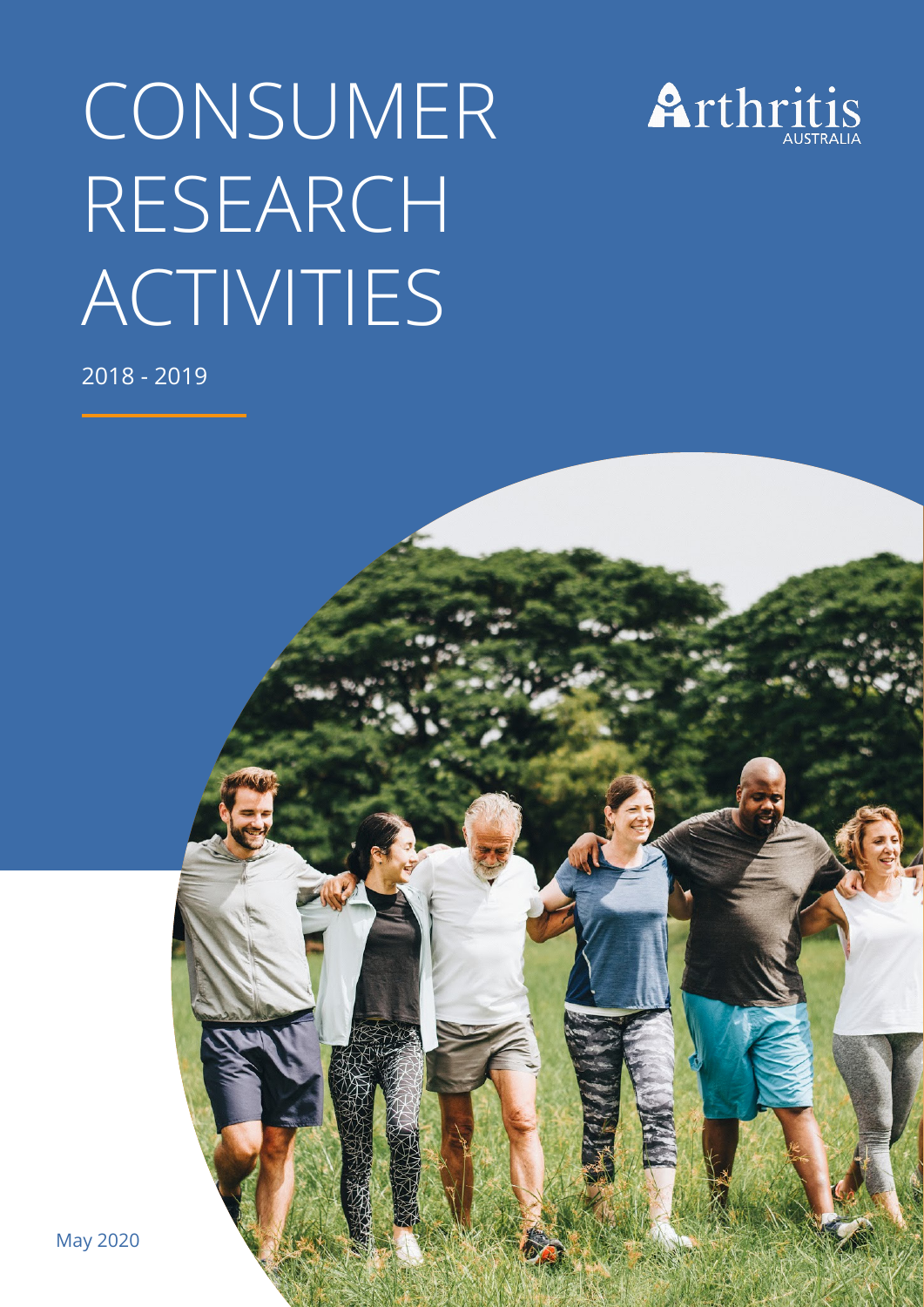Arthritis Australia

CONSUMER RESEARCH ACTIVITIES 2018 - 2019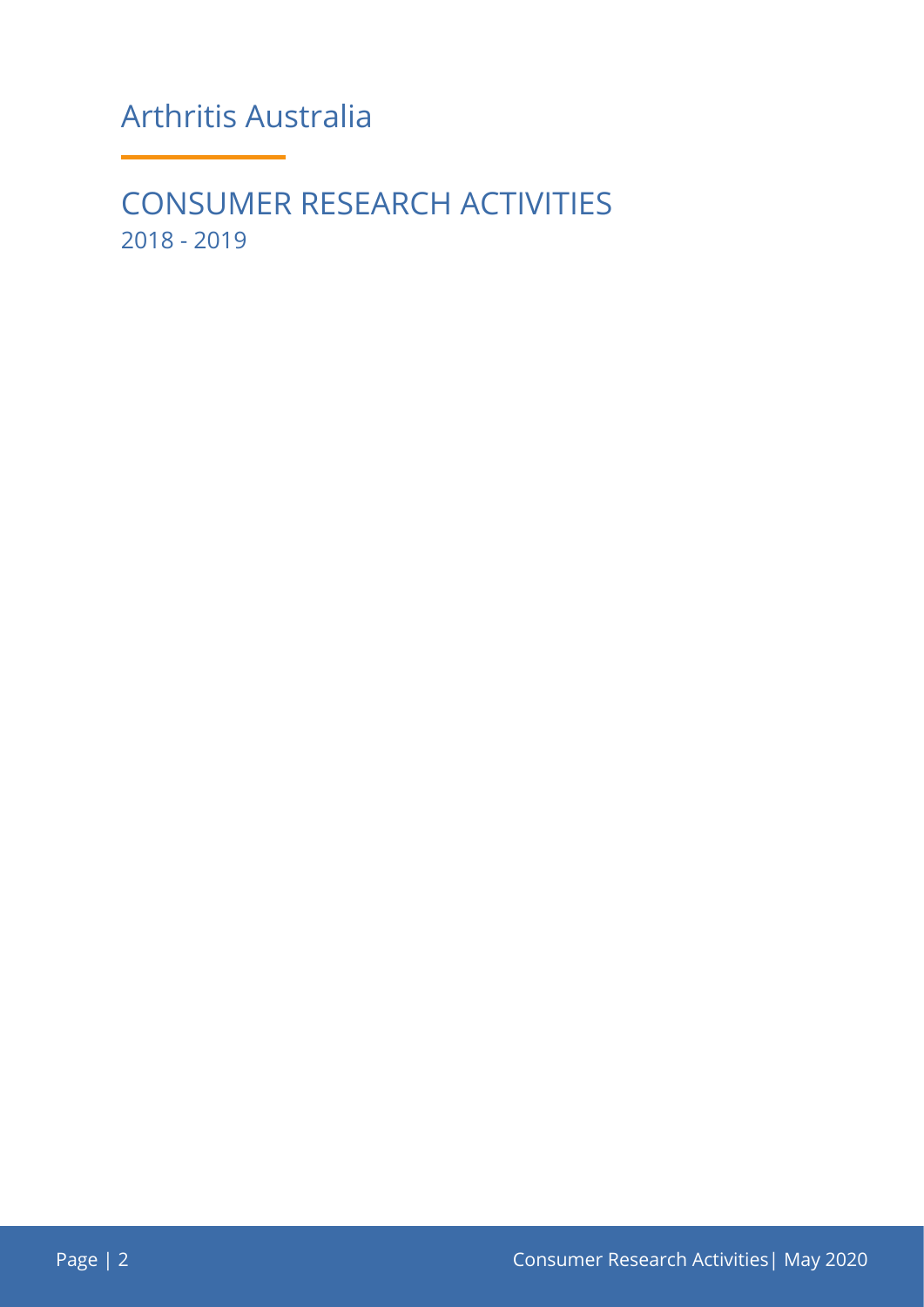# **Contents**

| 1. |                                                              | Introduction                                         |                 |  |
|----|--------------------------------------------------------------|------------------------------------------------------|-----------------|--|
| 2. | Consumer research for the National Strategic Action Plan for |                                                      | 4               |  |
|    |                                                              | Arthritis                                            |                 |  |
|    | 2.1.                                                         | Initial consultations                                | 4               |  |
|    |                                                              | 2.1.1. Key themes                                    | $\overline{7}$  |  |
|    |                                                              | 2.1.2. Suggested solutions                           | 10 <sup>°</sup> |  |
|    | 2.2.                                                         | Public consultation on Draft Action Plan             | 11              |  |
| 3. | Consumer research for consultations and inquiries            |                                                      |                 |  |
|    | 3.1.                                                         | Proposal to up-schedule modified-release paracetamol | 13              |  |
|    | 3.2.                                                         | Opioid use for arthritis                             | 14              |  |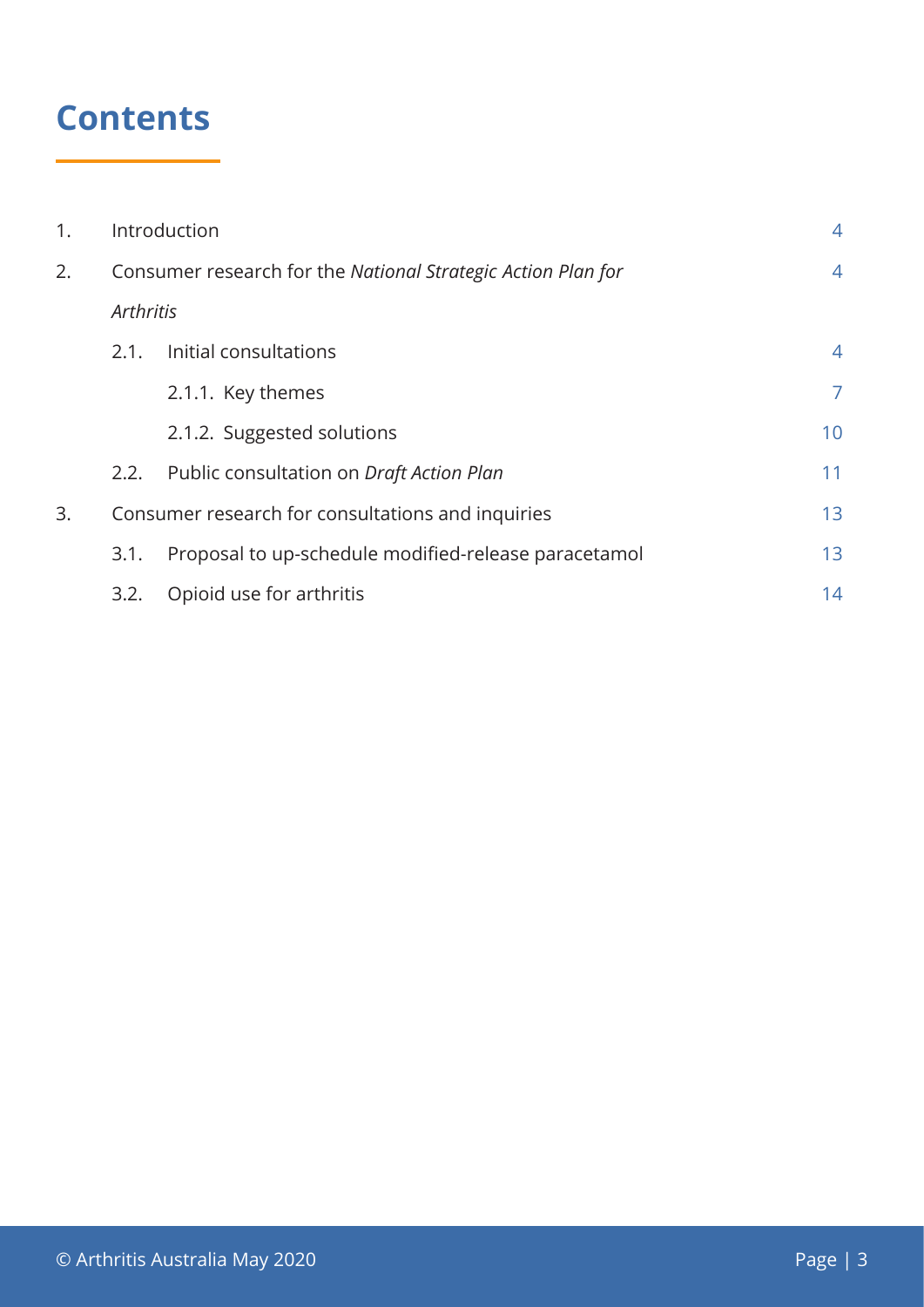# **1. Introduction**

People with arthritis are at the centre of Arthritis Australia's mission and activities and consumer-based research underpins our policy development and advocacy.

In 2018-19, the major focus of our consumer research related to identifying consumer issues and action priorities for the development of the *National Strategic Action Plan for Arthritis*. In addition, consumer research was undertaken to inform Arthritis Australia's responses to government consultations and inquiries.

# **2. Consumer Research for the** *National Strategic Action Plan for Arthritis*

Consumer research to inform the development of the *National Strategic Action Plan for Arthritis* included initial consultations with consumers to identify key issues of concerns, and a public consultation on the *Draft Action Plan*.

## 2.1. Initial Consultations

Initial consumer consultations included discussions with consumer representative groups and an online consumer survey. Participants were invited to identify key issues and potential solutions relating to their experience of receiving care for their arthritis.

#### Discussion groups

A focus group was held with Arthritis Australia's National Arthritis Consumer Reference Group. This group includes 10 members, with representatives from across Australia. Most members are linked to consumer networks within their local state or territory, so they were able to draw from both their own personal experience, as well as the experiences reported within their broader consumer networks.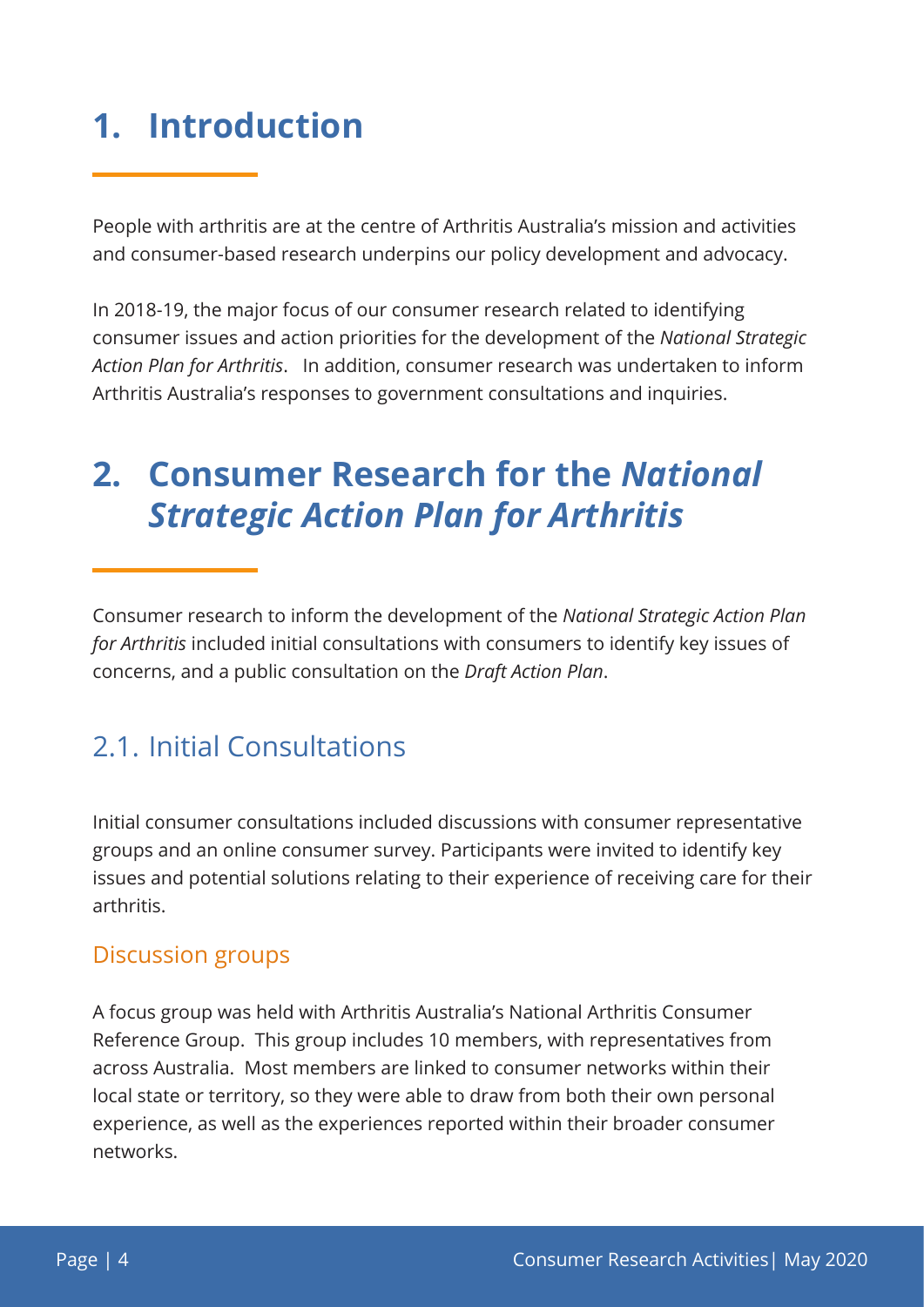In addition, a consultation was held with representatives of other arthritis consumer organisations including Creaky Joints Australia, Psoriatic Arthritis Australia and Ankylosing Spondylitis Victoria.

A further consultation was held with a group of six consumers with osteoarthritis, including those consumers who were participating in working groups for the development of the *National Osteoarthritis Strategy*.

#### Online survey

An online consumer survey was conducted from 10 July – 17 August 2018. The survey was promoted through arthritis consumer organisation networks and social media.

The survey asked open-ended questions about people's experience of the care they received for their arthritis. These questions asked how satisfied people were with their care, the reasons for their satisfaction/dissatisfaction, their perceptions of barriers to care, and their ideas for what could be done to improve care in the future.

#### Respondents

There were 446 respondents to the survey including people of all ages, from all states and territories (Figure 1), and with a range of different types of arthritis (Figure 2). There was a higher response rate from the ACT and a lower response rate from NSW relative to their populations. There was also a higher response rate, compared to the overall population with arthritis, from people with rheumatoid arthritis (34% compared to 13%) and from younger people (22% compared to 10% aged 25 years or less). Two thirds of respondents (66%) were based in a major metropolitan centre, 21% in a regional centre and the remainder in smaller rural centres.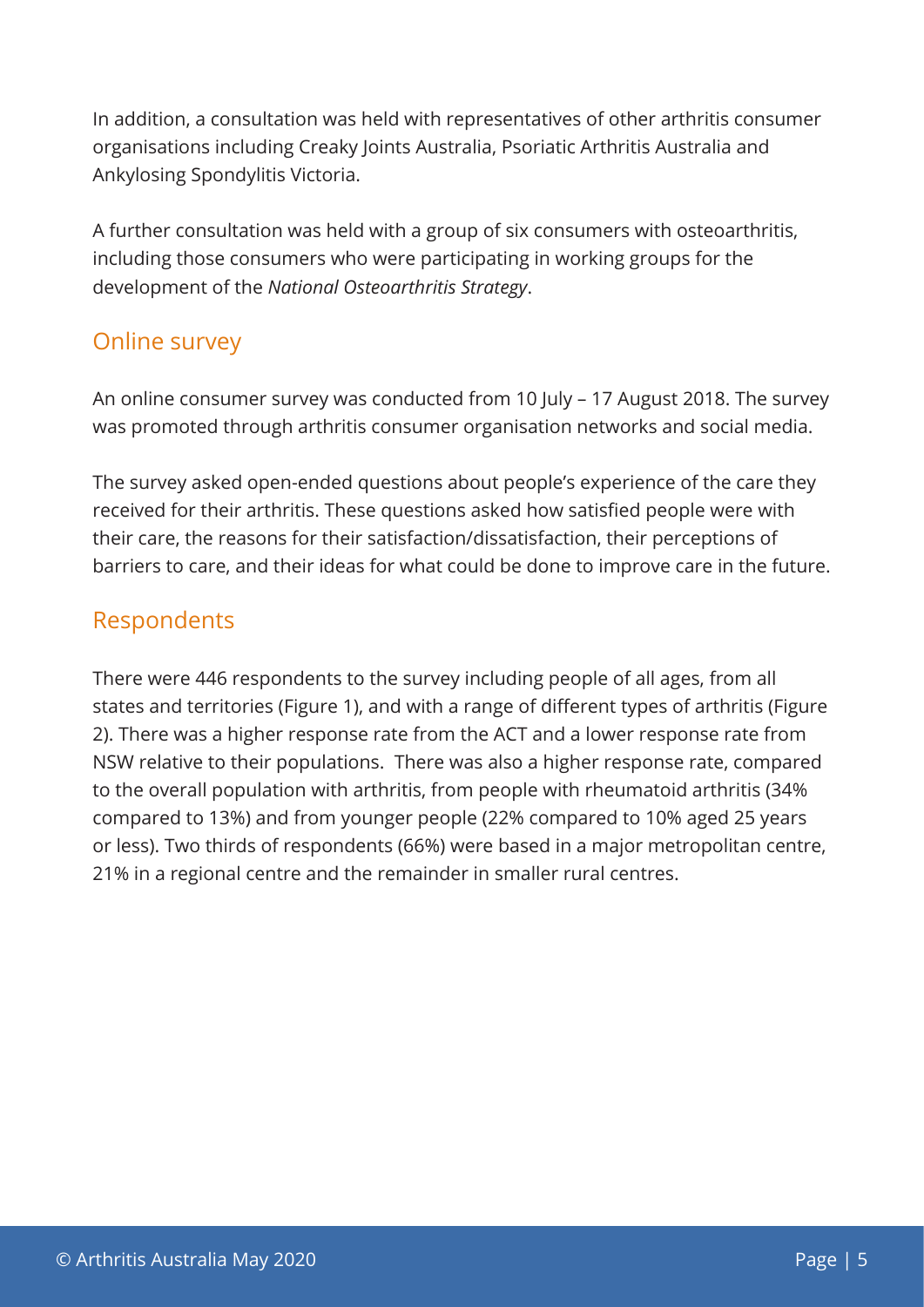#### *Figure 1: Proportion of consumer survey respondents, by state and territory*



#### *Figure 2: Consumer survey respondents - conditions*

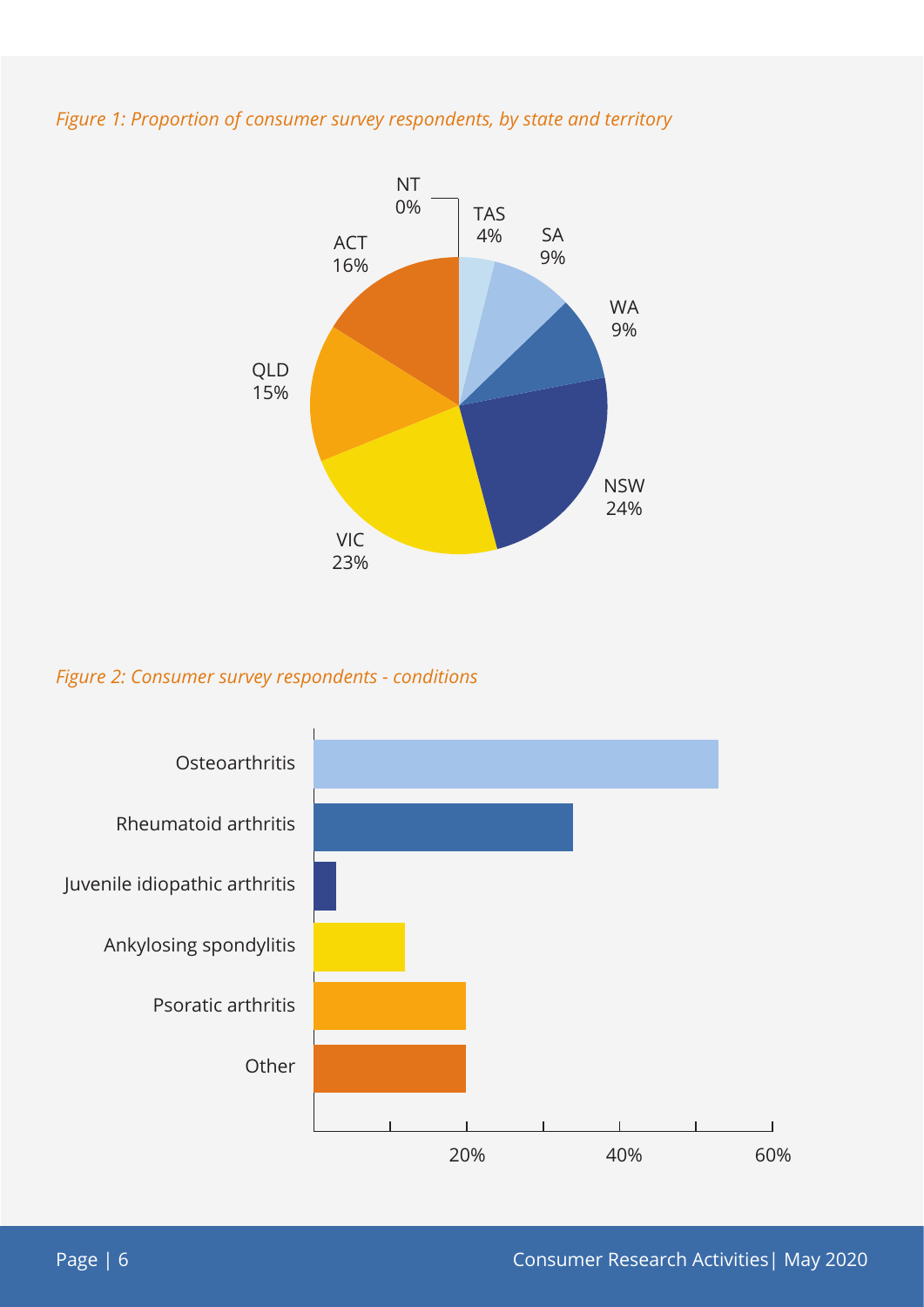#### 2.1.1. Key Themes

The key themes relating to arthritis care raised in the discussion groups and by participants in the online survey were similar and are summarised below.

#### High out-of-pocket costs

Consumers reported that they faced high out-of-pocket costs for their care, which was mostly undertaken in the private sector. In particular, people reported that the cumulative costs associated with private specialist visits, imaging, allied health professional services (especially for exercise therapy), medicines and surgery were prohibitive.

The high cost of accessing care was the most commonly cited concern among survey respondents, mentioned by one in three people.

#### Lack of information and support

Consumers highlighted that they received no information or support at diagnosis to help them learn to cope with or manage their condition. In particular, they had no 'orientation' to help them adjust to and plan for a life with a chronic condition, and no indication of what to expect in the future. Many reported feelings of confusion, denial and fear for the future.

Participants also reported that they received limited advice about self-management strategies such as exercise, which other health professionals might be of assistance, or where to go for more information or support. Consumers with osteoarthritis in particular often reported receiving no management advice from their doctor and being told to 'just put up with it'.

#### Concern about medications and treatment

One in four survey respondents expressed dissatisfaction with the medications and treatments available for their condition, with dissatisfaction most commonly expressed by people with osteoarthritis.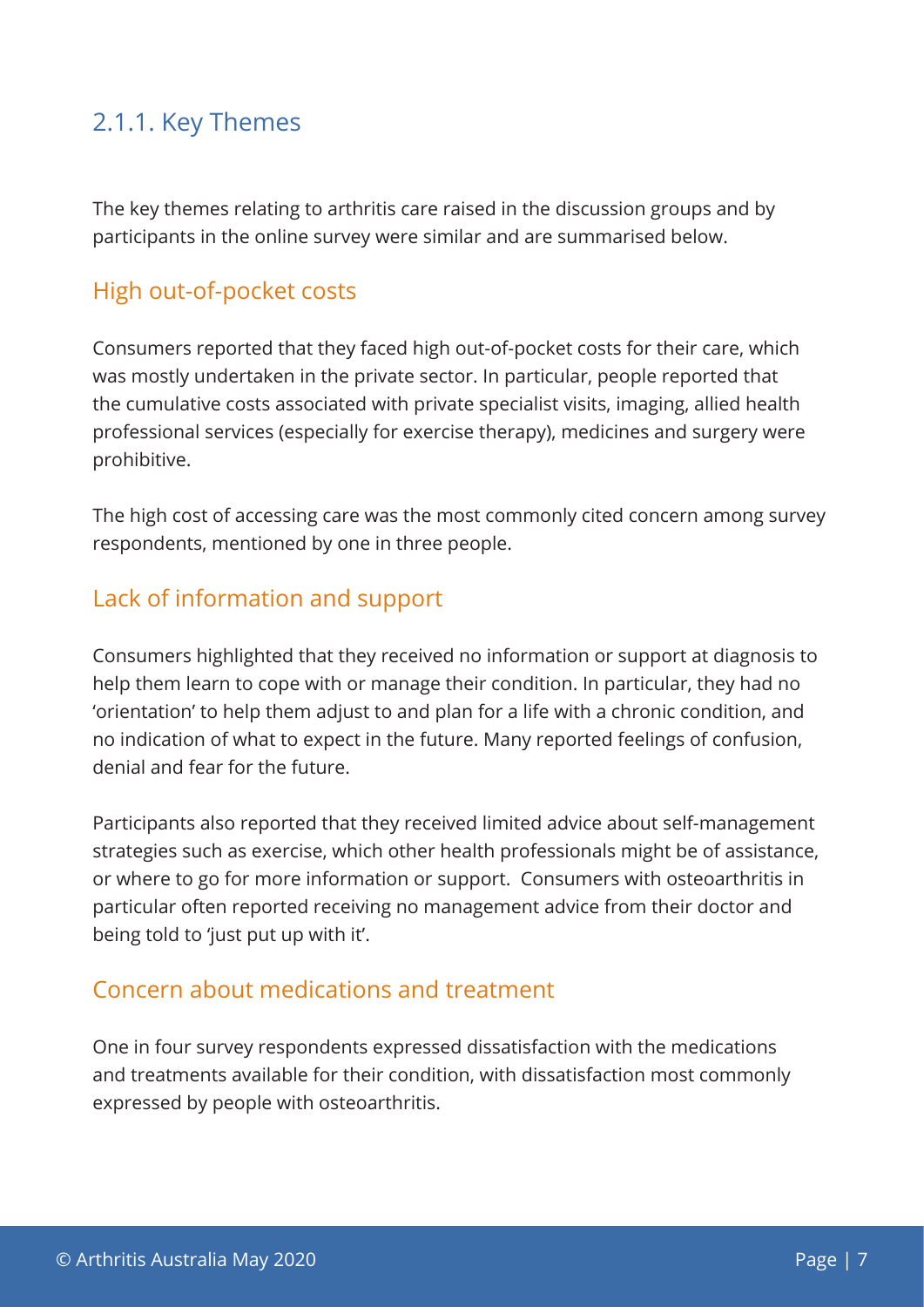For people with inflammatory forms of arthritis, the most common concerns expressed were the difficulties associated with finding and accessing the right treatments, fear of certain medications (e.g. methotrexate) and medication sideeffects.

#### Dissatisfaction with medical care

While around half of survey respondents were satisfied with their care, one in three reported that they were somewhat or very dissatisfied with their care (Figure 3). Satisfaction differed by diagnosis, with more than 40% of people with osteoarthritis and with less common types of arthritis expressing dissatisfaction with their care.



#### *Figure 3: Consumer survey respondents - satisfaction with care*

Percentage of patients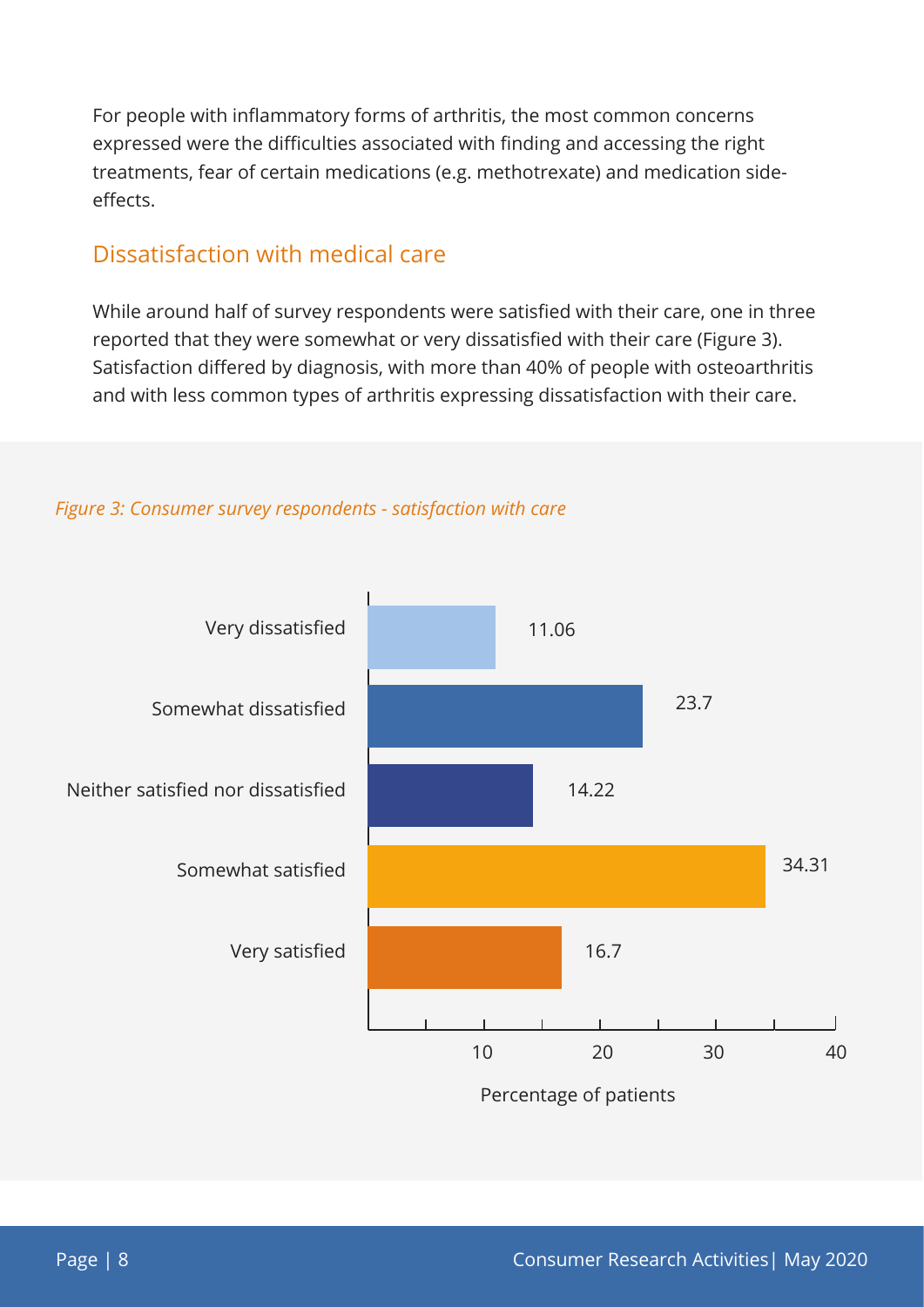Interestingly, many people who reported satisfaction with their care went on to highlight similar issues to those who reported dissatisfaction with their care. These issues included:

- Lack of health professional knowledge about arthritis and its treatment. This was reported by people with all types of arthritis. In particular, many highlighted that neither GPs nor specialists understood the impact of arthritis on people's lives.
- Diagnostic delays especially for inflammatory forms of arthritis.
- Over-reliance on medications and surgery for management and limited advice about non-pharmacological management strategies, including exercise.
- Poor pain management and limited support for emotional wellbeing.
- Nihilism around management of osteoarthritis and being told to 'just put up with it'.
- Long waiting times for appointments and rushed appointments, especially for specialist visits.
- Lack of holistic care, fragmented care and poor care coordination. Respondents who reported good care coordination were more likely to report satisfaction with their care.
- Poor communication between health professionals and limited use of care plans.
- Travel distance, inconvenience and costs of accessing specialist care, especially for rural respondents.

Survey respondents who reported satisfaction with their care were more likely to report that they had a care plan and that their health professional was proactive and a good communicator who took time to listen to, and work with them, to plan their care.

#### Limited access to public services

Participants reported limited and inequitable access to public services. This included long waiting times and limited access to public services such as rheumatology, paediatric rheumatology, allied health, pain management and elective surgery. Access was a particular issue in rural and regional areas, but also in some underserviced metropolitan areas.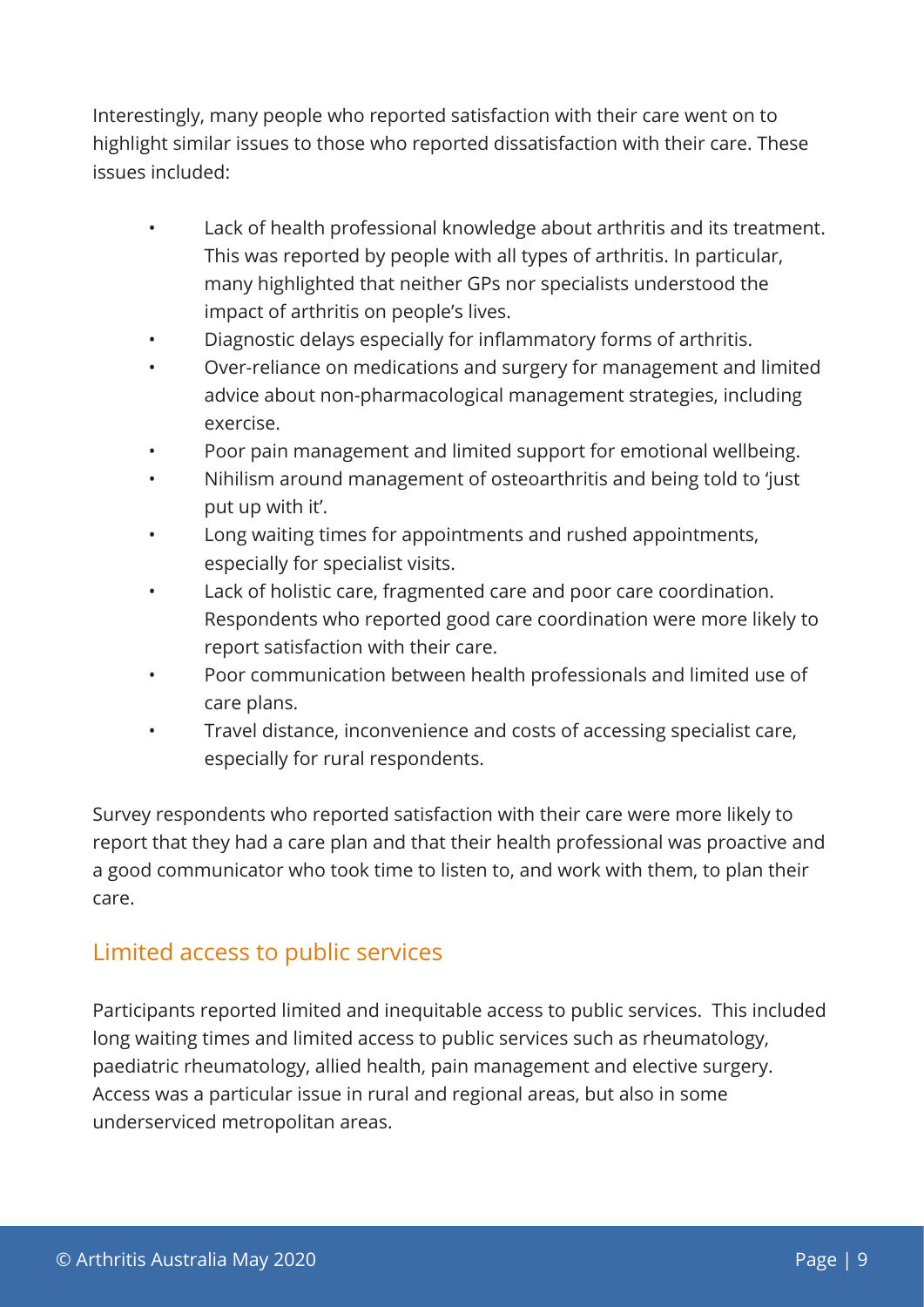#### Limited access to multidisciplinary care

Although multidisciplinary care is recommended for people with all types of arthritis, few people are able to access team-based care. Barriers to accessing multidisciplinary care included:

- Lack of referral or advice from their treating doctor about which allied health professionals could be helpful.
- Difficulty identifying appropriately skilled allied health professionals (especially for inflammatory arthritis).
- The prohibitive cost of accessing allied health services due to limited Medicare or private health insurance rebates.

### 2.1.2. Suggested Solutions

Survey respondents were asked to identify what things could be done to help them receive the right care in future. The most common suggestions were:

- Improve consumer information, education and support, especially at diagnosis (suggested by one in three respondents).
- Improve multidisciplinary care and care coordination (suggested by 16% of respondents).
- Increase funding for health services (e.g. through Medicare and increased public services) to improve access, reduce waiting lists and reduce out-of-pocket costs (15% of respondents). A common suggestion was to increase the number of Medicare subsidised services available under chronic disease management plans.
- Improve arthritis education for health professionals, especially GPs (10% of respondents) and allied health professionals.
- Raise public understanding and awareness of arthritis and of symptoms that require prompt medical attention.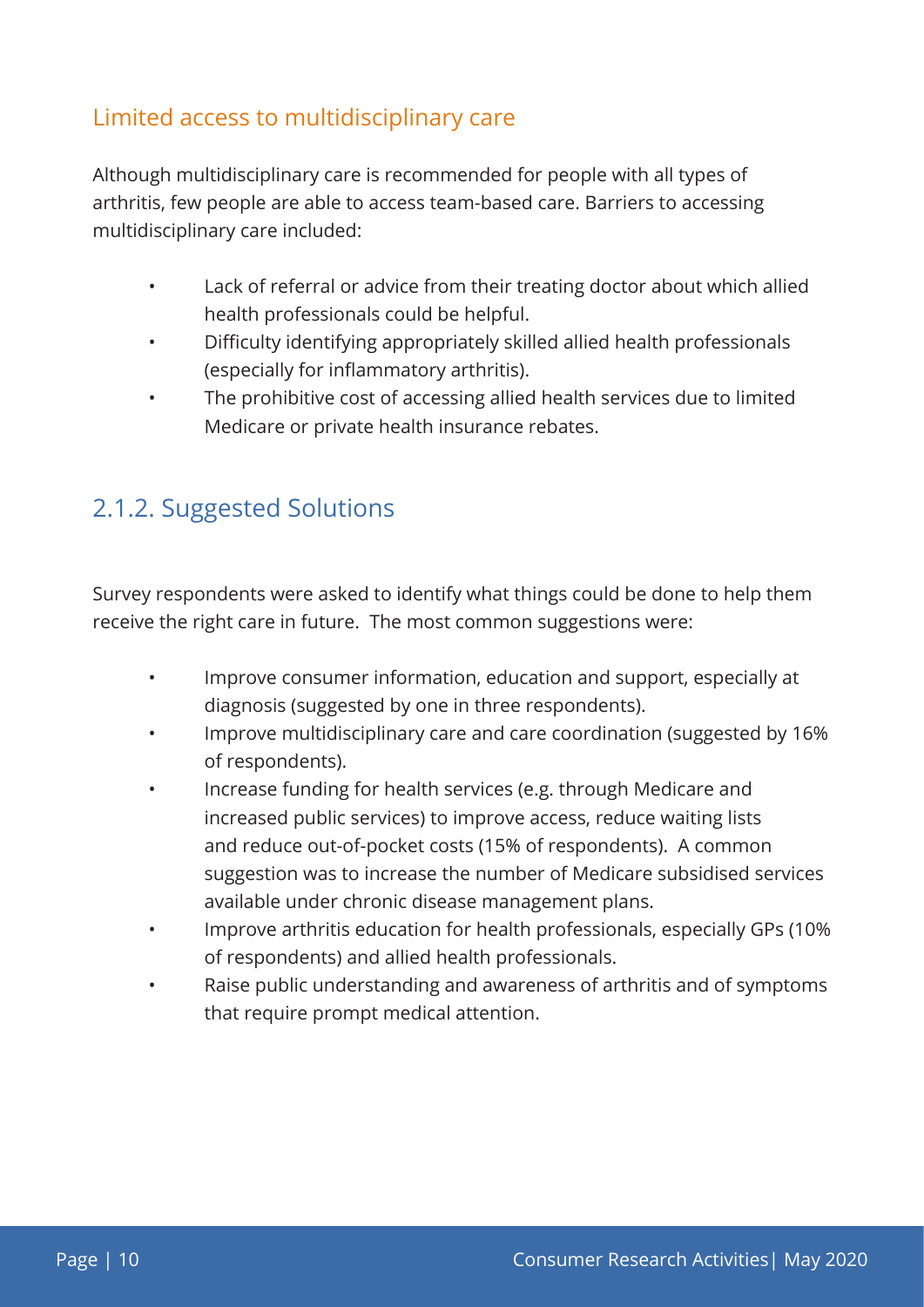## 2.2. Public Consultation on *Draft Action Plan*

The *Draft National Strategic Action Plan for Arthritis* (the *Draft Action Plan*) was made available for an online public consultation from 15 November to 7 December 2018.

Submissions on the *Draft Action Plan* were invited using a variety of channels. These channels included direct email invitation to identified stakeholder organisations and individuals, promotion via the websites and newsletters of Arthritis Australia and other arthritis consumer organisations, and promotion via social media.

Submissions were invited from individual consumers and clinicians as well as more than 100 stakeholder organisations, including arthritis consumer organisations. Respondents were asked to provide their views on the vision, priority areas, objectives and actions outlined in the *Draft Action Plan*. They were also asked to rate the actions within each objective in terms of priority for implementation.

#### Respondents

In total 221 responses to the consultation were received, of which 164 (74%) were people with arthritis and 15 (7%) were family members or carers for someone with arthritis.

Reponses were generally geographically representative across all states and territories and across metropolitan and regional centres.

Respondents identified that they were interested in a range of arthritis types, most commonly osteoarthritis (62%), chronic pain (52%), and rheumatoid arthritis (50%).

Twenty-five respondents identified as being from a culturally and linguistically diverse background and three respondents identified as Aboriginal and Torres Strait Islanders.

#### **Outcomes**

Respondents were asked to rank the objectives and actions outlined in the *Draft Action Plan* on a scale of one to five, with one being the most important and five being the least important. The results were averaged to identify the most highly ranked objectives and actions.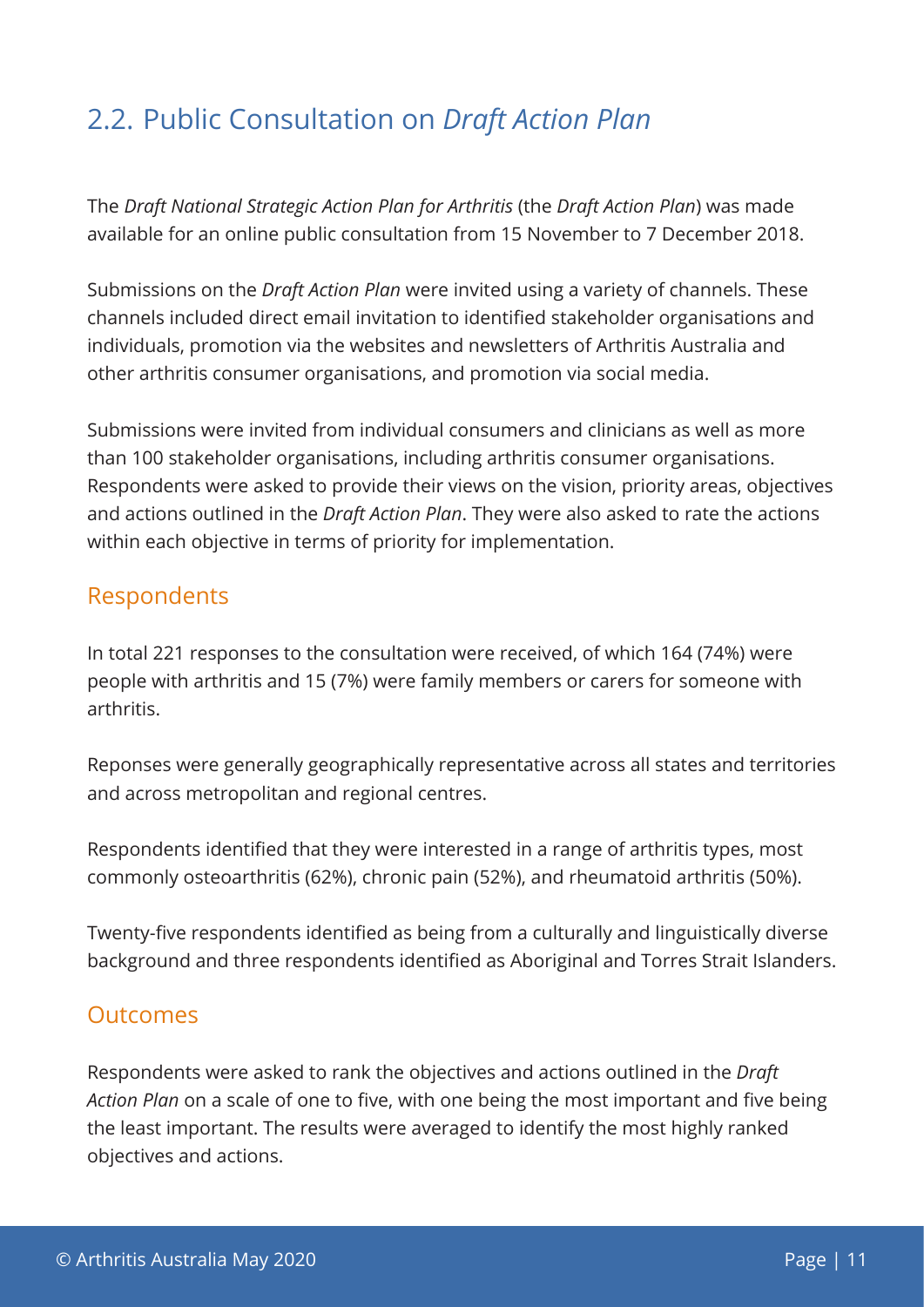Across the nine objectives of the Action Plan, the following were the three top-ranked objectives, based on a simple average of rankings across all respondents:

- 1. Empower people with arthritis with information, education and support to effectively self-manage their condition.
- 2. Improve affordable and timely access to appropriate health care and services.
- 3. Increase community awareness and understanding of arthritis, its risk factors and opportunities for prevention and improved management.

Sub-group analyses were undertaken for the major respondent groups, namely consumers/carers, health care professionals and stakeholder organisations to identify if there were any differences in priorities across these respondents.

Empowering people with arthritis to self-manage their condition was ranked as the top priority by consumers and health professionals and the third highest priority by organisations.

Improving access to services was the second highest priority objective identified by consumers and the third highest identified by health care professionals but was only ranked sixth by organisation respondents.

Sub-group analyses of the 10 most highly-ranked actions revealed significant differences between consumers and health professionals in their most highly-ranked actions. Consumers rated actions which increased their access to services and support programs more highly than did health professionals. These actions included: affordable access to specialist services; early diagnosis and intervention; affordable access to interdisciplinary team care; consumer support programs; and access to lifestyle interventions.

On the other hand, health professionals ranked actions which would support them in the delivery of arthritis care more highly than did consumers. Many of the actions ranked most highly by health professionals were not included in the 10 most highlyranked actions overall. The most highly ranked actions for health professionals included: support tools and systems to assist health professionals deliver arthritis care; workforce education and training; treatment guidelines; development of a national data strategy and expanded service delivery in rural areas.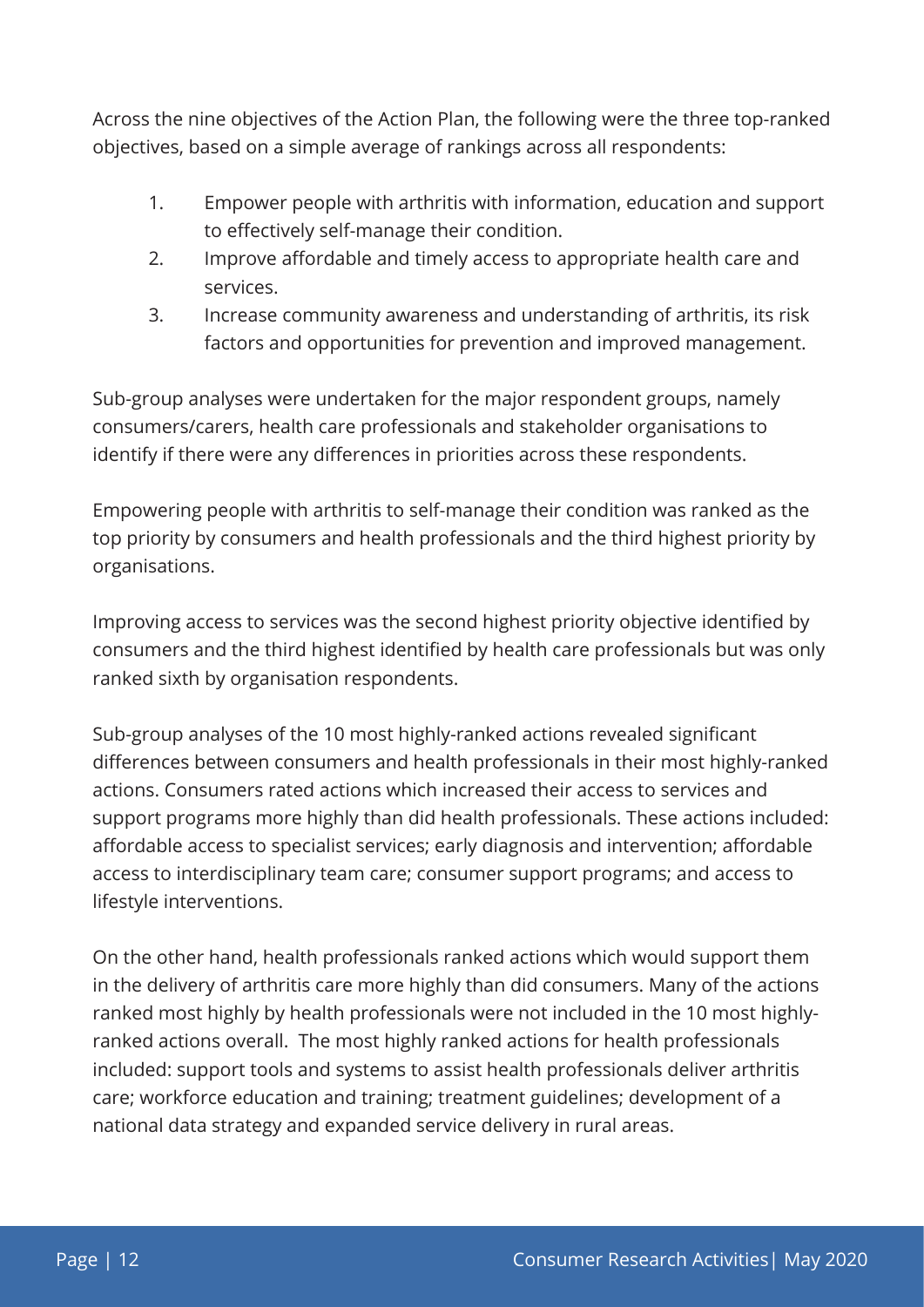# **3. Consumer Research for Consultations and Inquiries**

Arthritis Australia regularly makes submissions to government inquiries and consultations and undertakes consumer research to inform our responses.

## 3.1. Proposal to Up-Schedule Modified-Release Paracetamol

In October 2018, the Therapeutic Goods Administration (TGA) held a consultation on the proposal to up-schedule modified release (MR) paracetamol to a 'pharmacist only' medicine. This meant that the product would still be available without a script but would be held behind the counter by pharmacists. This proposal had been developed to address risks associated with overdose related to the MR formulation due to its unpredictable pharmacokinetic profile. The MR release product is primarily targeted to people with arthritis, particularly osteoarthritis.

To develop a response, members of Arthritis Australia's National Arthritis Consumer Reference Group (NACRG), state and territory arthritis organisations, the Consumers Health Forum and PainAustralia were invited to provide their views on the proposed upscheduling and the impact that this proposal would have on people with arthritis. NACRG members, a number of whom are connected to arthritis consumer networks in their States and Territories, were also asked to consult with other consumers in those networks.

Ten people responded to the invitation to provide feedback on the proposed upscheduling. Of these, the majority (n=7) supported the proposed up-scheduling, one was neutral and two were opposed. Reasons provided for supporting the proposal included:

• Growing evidence suggested that paracetamol was ineffective for osteoarthritis.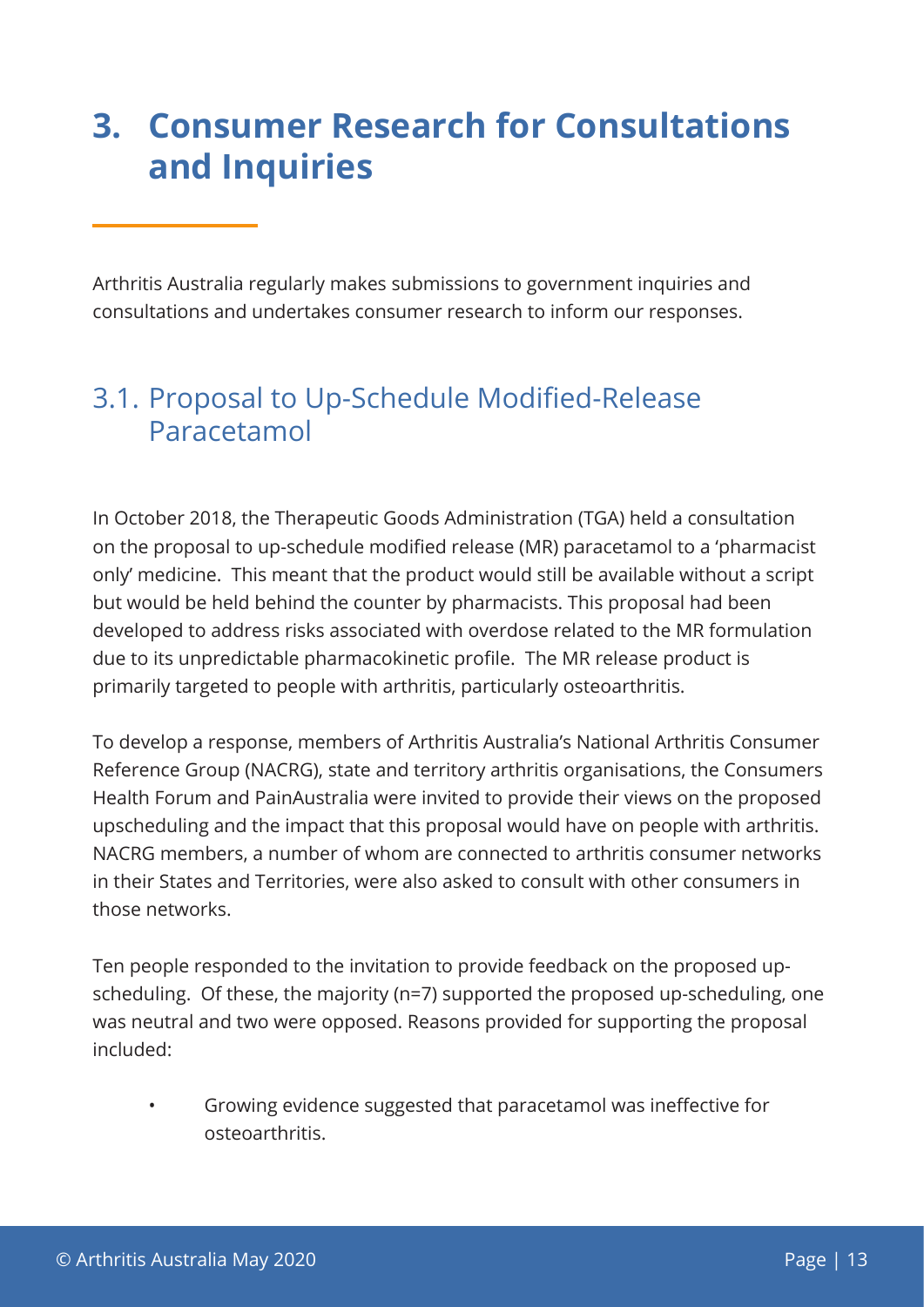- Making the MR product a 'pharmacist only' product was a relatively minor inconvenience and would increase consumer interactions with the pharmacist that were likely to support the quality use of both MR paracetamol and other medications.
- Non-MR paracetamol was still freely available.
- Concerns regarding the safety issues highlighted by the TGA, namely the increasing use of MR paracetamol for suicide attempts by young women and the difficulties of effectively managing overdoses associated with this product.

Reasons provided for not supporting the proposal were that it would make it more difficult to use simple medications on an ongoing basis; that it implied that regular users of the product were unable to manage their own medications; and concern that the move might result in cost increases for the product.

A number of respondents highlighted the importance of providing better health system support and funding to increase the uptake of non-pharmacological strategies, such as exercise, for arthritis pain management.

These responses were incorporated into Arthritis Australia's submission to the TGA.

## 3.2. Opioid Use for Arthritis

Arthritis Australia was invited to participate in a consultation forum held by NPS MedicineWise to inform the development of a consumer and health professional education program on the use of opioids for chronic non-cancer pain. The aim of this program was to reduce the harms of opioids while ensuring adequate pain management and quality of life.

To inform Arthritis Australia's participation in this forum, we undertook a scan of medical research and grey literature relating to the use and misuse of opioids for chronic pain management in arthritis, and on consumers' knowledge, attitudes and beliefs relating to opioid use for their pain.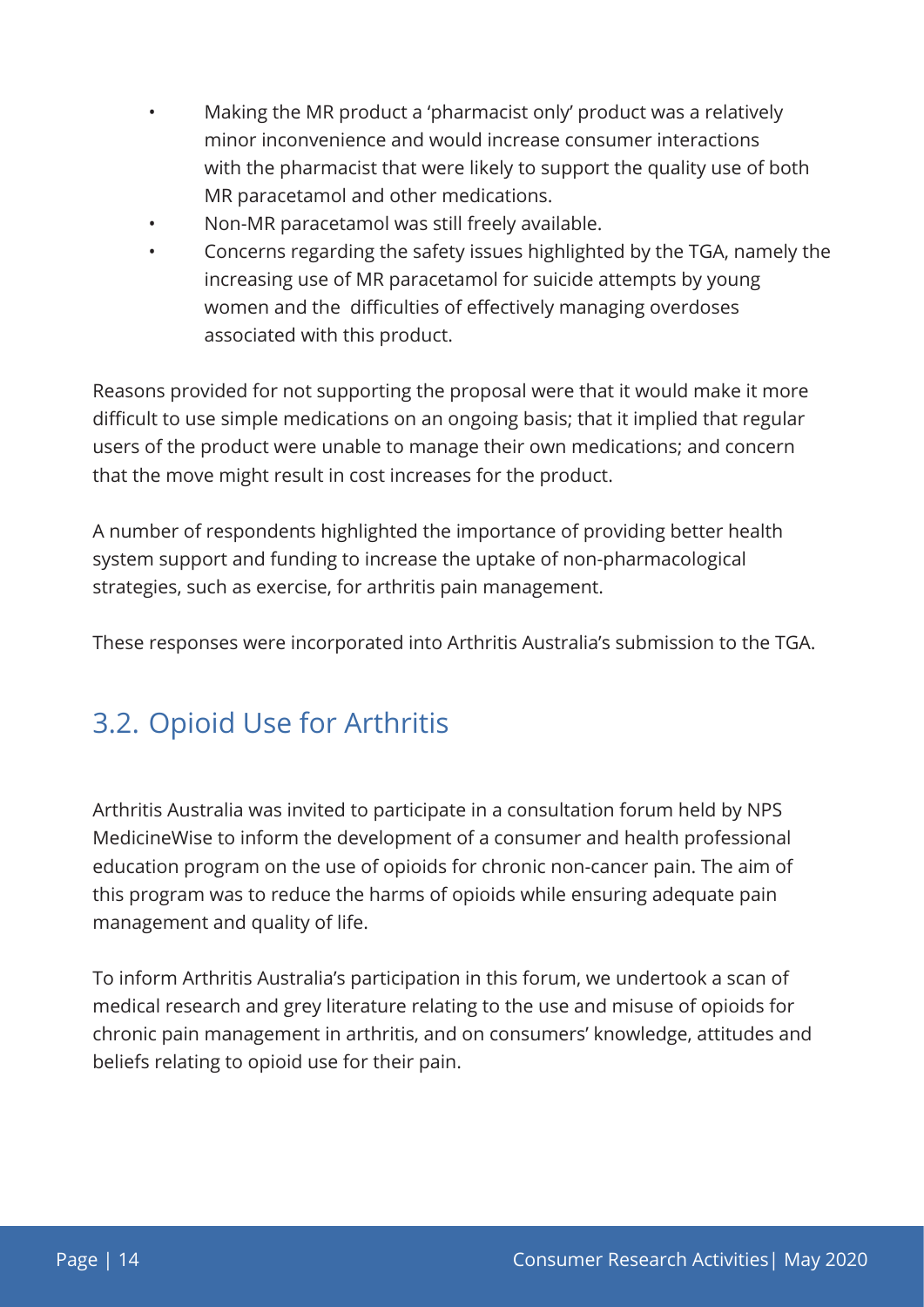The key findings from the literature scan were:

- Musculoskeletal conditions are the leading cause of chronic non-cancer pain and are the leading health problems for which opioids are prescribed in primary care.
- There is limited evidence to support longer-term opioid use in osteoarthritis or in chronic back pain, with the small to moderate benefits in pain and function outweighed by the risk of adverse events.
- Weak opioids may be effective in short-term management of pain associated with rheumatoid arthritis, but there are concerns that adverse events may outweigh these benefits and there is limited evidence relating to the impacts of longer term use.
- One the other hand, some evidence suggested that some people with chronic non-cancer pain experience clinically significant pain relief with opioids, with only minor adverse events.

To supplement the information from the literature scan, consultations were held with members of the NACRG and, through them, with wider arthritis consumer networks. These consultations found that many people with arthritis reported that opioid medications helped them to manage their pain during periods when they were experiencing an aggravation of their condition. In addition, many people reported that, as a result of the focus on opioid misuse and measures being implemented to reduce opioid prescribing by doctors, they were being made to feel like criminals for requesting these medications to help them relieve their pain. This was especially difficult when they were not offered any effective alternatives, either pharmacological or non-pharmacological, to assist with pain relief.

These views were conveyed to the consultation forum and helped inform the development of the opioid program which can be found at the [NPS MedicineWise](https://www.nps.org.au/professionals/opioids-chronic-pain) website.